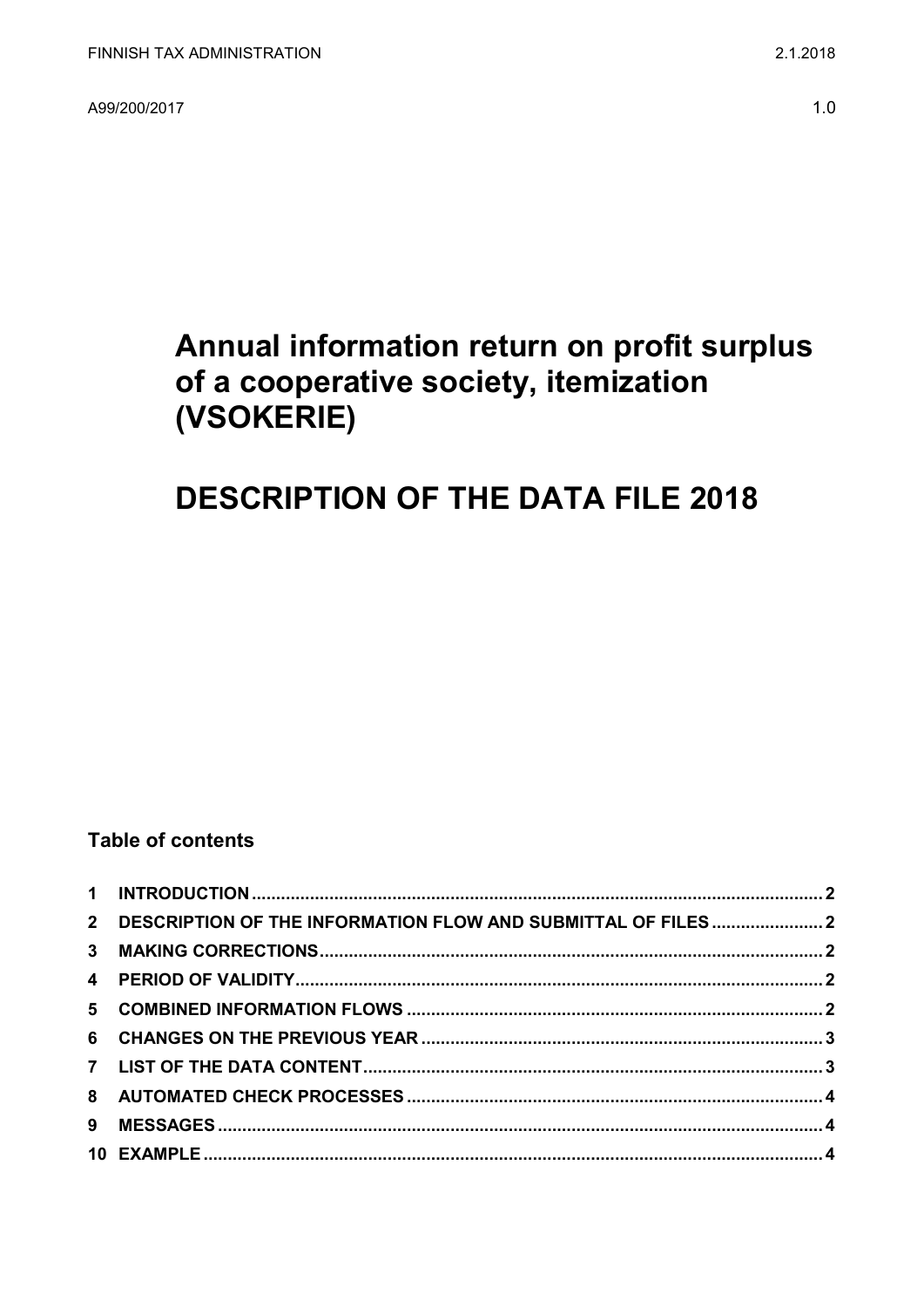## **Version history**

| <b>Date</b> | Version | <b>Description</b>                                                          |
|-------------|---------|-----------------------------------------------------------------------------|
| 2.1.2018    | 1.0     | First release concerning the 2018 taxable year.                             |
| 14.11.2018  |         | The due date was corrected to 4 February 2019 (previous version had 5 Feb). |

#### <span id="page-1-0"></span>**1 INTRODUCTION**

This guidance explains the structure of the required inbound file and the check procedures that follow. For more information, see tax.fi > About us > Information and material on taxation > IT developers > e-Filing guidance > Electronic filing of information returns General description.

#### <span id="page-1-1"></span>**2 DESCRIPTION OF THE INFORMATION FLOW AND SUBMITTAL OF FILES**

**Cooperatives that distribute profit surplus** to their shareholders must report the payments every year, so as to give details on all **amounts of surplus that become available to their beneficiary for cash payment** even if the beneficiary didn't yet accept payment.

You must file your information return electronically if you had more than five (5) recipients of payments. However, the requirement to use e-filing does not concern physical persons and estates of deceased physical persons unless they operate a trade, business, or an agricultural farm/forestry farm.

However, situations of substitute surplus—where profit surplus amounts are being paid on a share that has been lent—involve reporting on another tax form (Form 7847).

For more information and instructions, go to the 'Annual Information Returns' pages of the Website > Forms > Annual information.

For more information on how filers must identify themselves electronically, on the requirements on Katso ID and Katso Role, and on the information flow's check routine for authorizations, click [here.](https://www.ilmoitin.fi/webtamo/sivut/IlmoituslajiRoolit?kieli=en&tv=VSOKERIE)

#### <span id="page-1-2"></span>**3 MAKING CORRECTIONS**

For more information, see tax.fi > About us > Information and material on taxation > IT developers > e-Filing guidance > Making corrections to e-filed submittals of information returns.

#### <span id="page-1-3"></span>**4 PERIOD OF VALIDITY**

This specification sets out the requirements of file formatting that come into force 25 January 2018 and continue to be in force until a new version of this specification is released.

Due date for filing is 4 February 2019.

#### <span id="page-1-4"></span>**5 COMBINED INFORMATION FLOWS**

You may send us the following flows in the same computer file as you are sending your VSOKERIE flow:

VSOKVYHT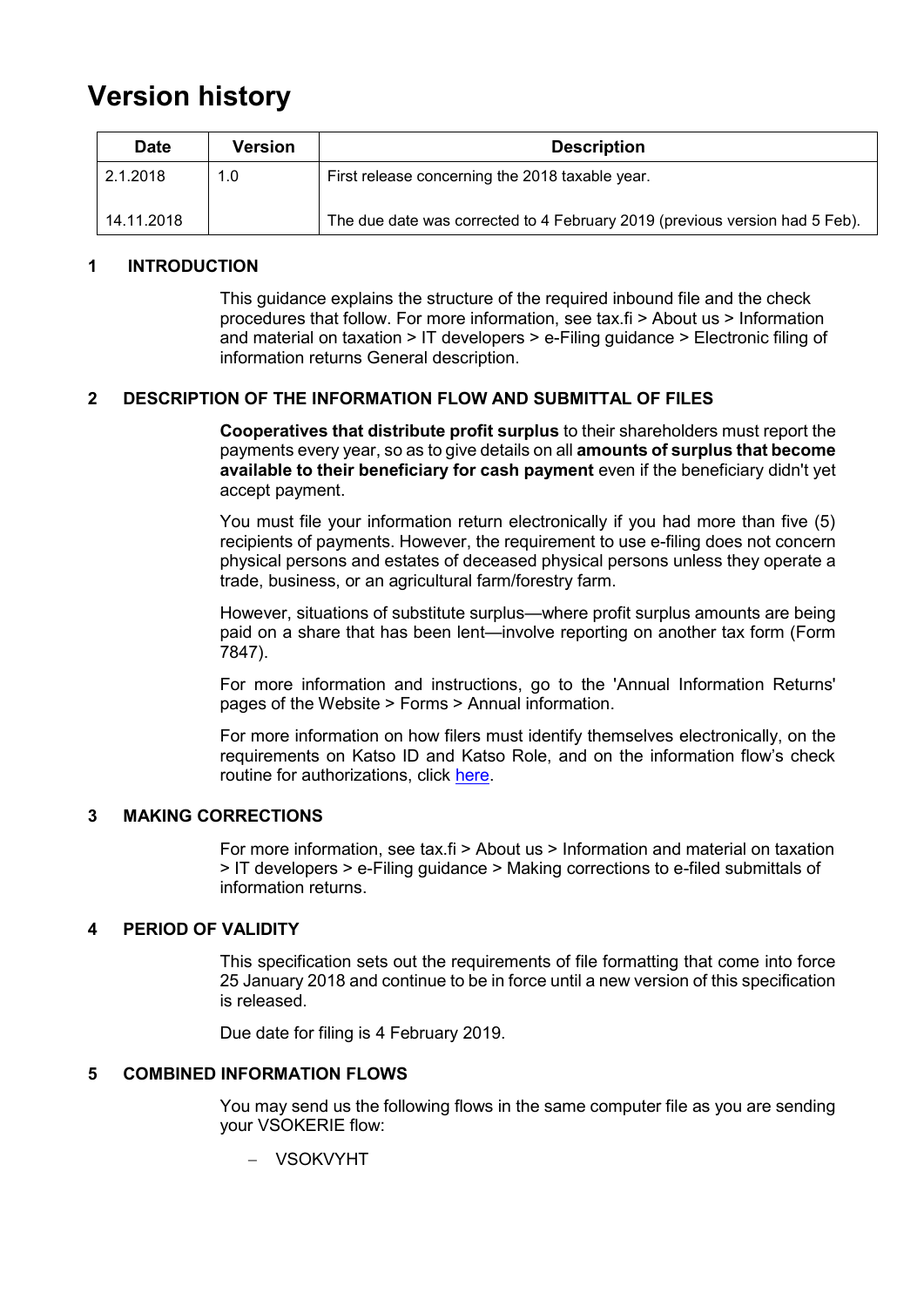#### <span id="page-2-0"></span>**6 CHANGES ON THE PREVIOUS YEAR**

| <b>Version</b> | Data Name | Data element    | <b>Description</b> |
|----------------|-----------|-----------------|--------------------|
| 1.0            | 15-18/058 | Year of payment | Year changed       |

### <span id="page-2-1"></span>**7 LIST OF THE DATA CONTENT**

| Position   Code   P/V |     |              | $\mathbf{T}$ | L/T           | <b>Description</b>                                                                                                                                                                                                                                                | Format                           | Permissible<br>values |
|-----------------------|-----|--------------|--------------|---------------|-------------------------------------------------------------------------------------------------------------------------------------------------------------------------------------------------------------------------------------------------------------------|----------------------------------|-----------------------|
| $1 - 8$               | 000 | $\mathsf{P}$ | T            |               | File identifier                                                                                                                                                                                                                                                   | AN <sub>8</sub>                  | <b>VSOKERIE</b>       |
| 10                    | 082 | V            |              |               | Deletion                                                                                                                                                                                                                                                          | A1                               | D                     |
| $12 - 13$             | 084 | P            | $\mathsf T$  |               | Type of Payment<br>05 = Profit surplus<br>06 = Distribution of retained earnings of the<br>cooperative, taxable as a surplus distribution                                                                                                                         | N <sub>2</sub>                   | 05,06                 |
| $15 - 18$             | 058 | P            | $\mathsf T$  | $\ast$        | Year of payment<br>The calendar year when the surplus becomes<br>available for payment to its beneficiary. For more<br>information, see section 2 and the guidance for<br>completing the return form.                                                             | <b>VVVV</b>                      | 2018                  |
| 20-30                 | 010 | P            | T            | $\ast$        | Business ID of the cooperative society that YTUNNUS<br>distributes surplus                                                                                                                                                                                        |                                  |                       |
| 32-35                 | 207 | $\mathsf{P}$ | T            | $\ast$        | The tax year for which the surplus was distributed                                                                                                                                                                                                                | <b>VVVV</b>                      |                       |
| 37-44                 | 211 | P            | T.           | $\ast$        | Date of the decision to distribute profit surplus                                                                                                                                                                                                                 | PPKKVVVV                         |                       |
| 46-53                 | 212 | P            |              | $\ast$        | Date from which profit surplus has been ready for PPKKVVVV<br>payment                                                                                                                                                                                             |                                  |                       |
| 55                    | 210 | P            |              | н             | Type of the cooperative, valid on the day when AN1<br>decision to distribute surplus was made:<br>J = Listed (under §33e.7 and §33a.2, Income Tax Act)<br>$M =$ Other cooperative with at least 500 members<br>$S =$ Other cooperative with less than 500 members |                                  | J, M, S               |
| 57-67                 | 083 | P            | $\mathsf T$  | $\ast$        | Beneficiary's Business ID/personal identity code                                                                                                                                                                                                                  | YTUNNUS  <br><b>HETU</b>         |                       |
| 69-92                 | 085 | V            | ET           | $\ast$<br>V/P | Beneficiary's name                                                                                                                                                                                                                                                | AN24                             |                       |
| 93-106                | 234 | P            |              |               | Amount of (gross) profit surplus                                                                                                                                                                                                                                  | R11,2                            |                       |
| 107-120               | 235 | V            |              |               | Amount of tax withheld on profit surplus                                                                                                                                                                                                                          | R11,2                            |                       |
| 121-134               | 240 | V            |              | Η             | Amount of equity shares in a cooperative society R11,2<br>See Instructions for filling out the form.                                                                                                                                                              |                                  |                       |
| 136                   | 237 | V            |              |               | Carries YEL/MYEL pension insurance<br>$(0=No, 1=Yes)$                                                                                                                                                                                                             | N1                               | 0,1                   |
| 138                   | 241 | V            |              | н             | Deductible for the cooperative society.<br>$(0=No, 1=Yes)$<br>See Instructions for filling out the form.                                                                                                                                                          | N1                               | 0,1                   |
| 140-152               | 080 | $\mathsf{V}$ | $\mathsf T$  |               | Account operator's Business ID                                                                                                                                                                                                                                    | <b>YTUNNUS</b>                   |                       |
| 153-250               |     |              |              |               | Reserve space                                                                                                                                                                                                                                                     |                                  |                       |
| 251-285               | 048 | P            |              |               | Software application that produced this file                                                                                                                                                                                                                      | AN35                             |                       |
| 287-300               | 198 | P            |              |               | Software-generated timestamp                                                                                                                                                                                                                                      | <b>DDMMYYYY</b><br><b>HHMMSS</b> |                       |
|                       | 999 | P            |              |               | Final identifier                                                                                                                                                                                                                                                  | N <sub>8</sub>                   |                       |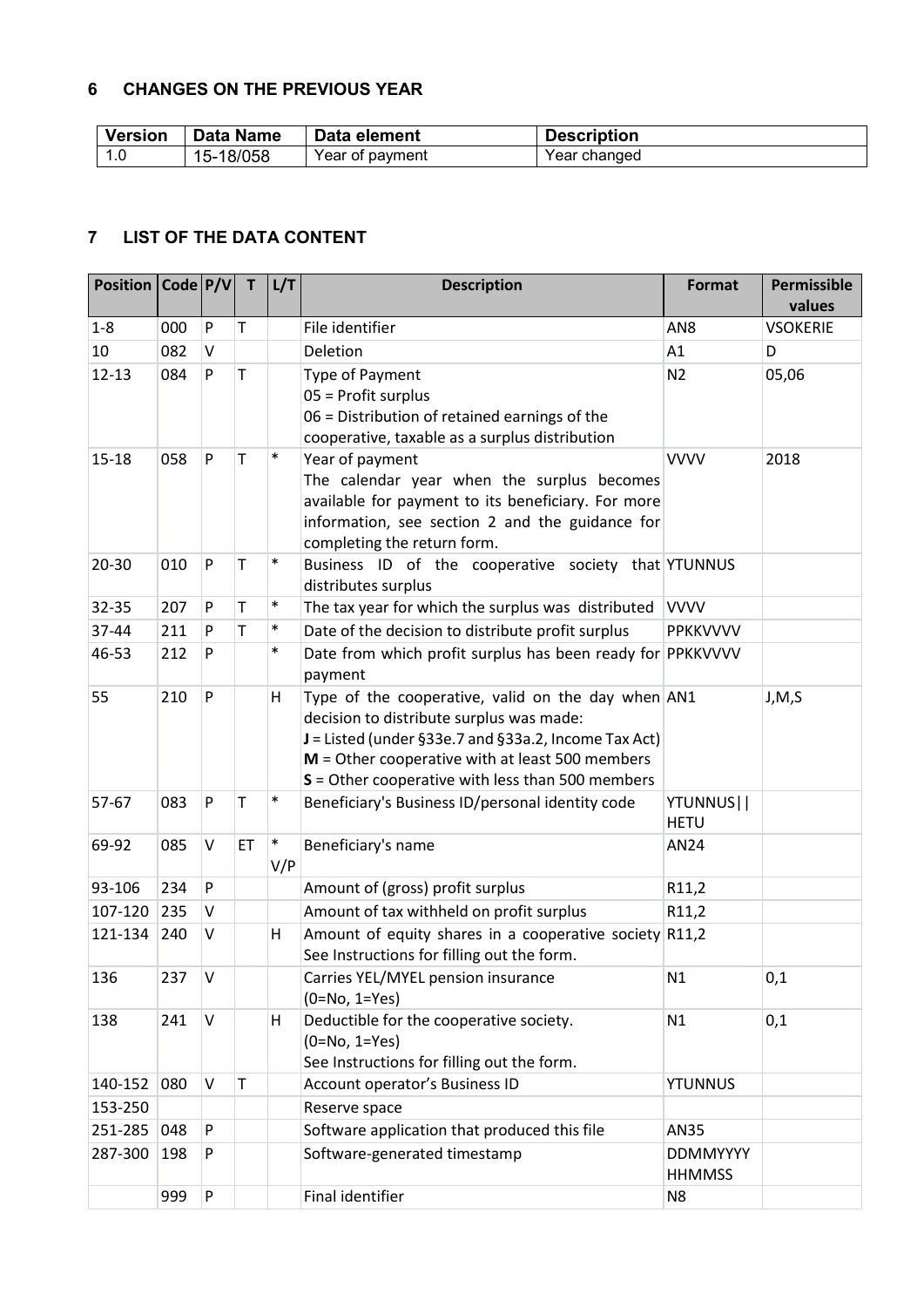#### <span id="page-3-0"></span>**8 AUTOMATED CHECK PROCESSES**

| New /<br>Changed | Code                     | <b>Description of Calc. Rule / Check</b>                                                                                                                                                                                                                                                                                                           |
|------------------|--------------------------|----------------------------------------------------------------------------------------------------------------------------------------------------------------------------------------------------------------------------------------------------------------------------------------------------------------------------------------------------|
|                  | 207<br>058<br>211<br>212 | Invalid input: The tax year for which the surplus is distributed (207) must be<br>same as or earlier than Year of payment (058), Date of decision to distribute<br>surplus (211) and Date from which profit surplus has been ready for payment<br>(212).                                                                                           |
|                  |                          | #1062; Invalid input: The tax year for which the surplus is distributed (207)<br>must be the same year as the Year of payment (058) or an earlier year, and it<br>must also be the same or an earlier year in relation to Date of decision to<br>distribute surplus (211) and Date from which profit surplus has been ready for<br>payment (212).  |
|                  | 211<br>212               | Invalid input: You must enter the same or earlier Date of decision to distribute<br>surplus (211) as the Date when the surplus has been ready for payment (212).<br>#1063; Invalid input: You must enter the same or earlier Date of the decision<br>to distribute surplus (211) as the Date when the surplus has been ready for<br>payment (212). |
|                  | 085<br>083               | Beneficiary's name (085) is a mandatory field because there is a dummy<br>identity code in the Personal ID or Business ID (083) field.<br>#1060; Beneficiary's name (085) is a mandatory field because you have<br>entered a dummy identity code in the Personal ID or Business ID (083) field.                                                    |

#### <span id="page-3-1"></span>**9 MESSAGES**

| New /<br>Changed | Code              | Description of Calc. Rule / Check                                                                                                                                                                                                                                                                                                                                                                                                                                                 |
|------------------|-------------------|-----------------------------------------------------------------------------------------------------------------------------------------------------------------------------------------------------------------------------------------------------------------------------------------------------------------------------------------------------------------------------------------------------------------------------------------------------------------------------------|
|                  | 210<br>240<br>241 | This message appears if 'S' is the value of Type of cooperative (210) but<br>Amount of equity shares in the cooperative (240) or Deductible for the<br>cooperative (0=No, 1=Yes) (241) are not populated.                                                                                                                                                                                                                                                                         |
|                  |                   | #1061:<br>Cooperatives that are not Listed and have fewer than 500 members (the value<br>of Cooperative Type (210) is S) must report the amount booked as equity at<br>the end of the previous accounting period. However, this information is not<br>mandatory if the surplus distribution is a tax-deductible expense for the<br>cooperative or if the beneficiary is a corporate entity or a benefit under joint<br>administration. See Instructions for filling out the form. |

#### <span id="page-3-2"></span>**10 EXAMPLE**

This example represents a VSOKERIE filing created by the Accounting Pro software application (048) — an itemization of a beneficiary who receives surplus.

Profit surplus payment (084) relating to the 2018 year (058), distributed by the cooperative with Business ID 1234567-8 (010). The tax year from which the surplus originates is 2016 (207), Date of the decision to distribute it is 28022018 (211) and the Date when it is available for cash payment is 01042018 (212). Cooperative Type (210) is Other with less than 500 members, Beneficiary's personal identity code (083) is 131052-000T, the (gross amount of) surplus is €3000, tax withheld (235) is €225 and the amount booked as equity (240) of the shares of the cooperative equals €1,000. This surplus distribution is a deductible expense for the cooperative (241) This itemization is number 1, which is also the value of the final identifier (999) on the last line.